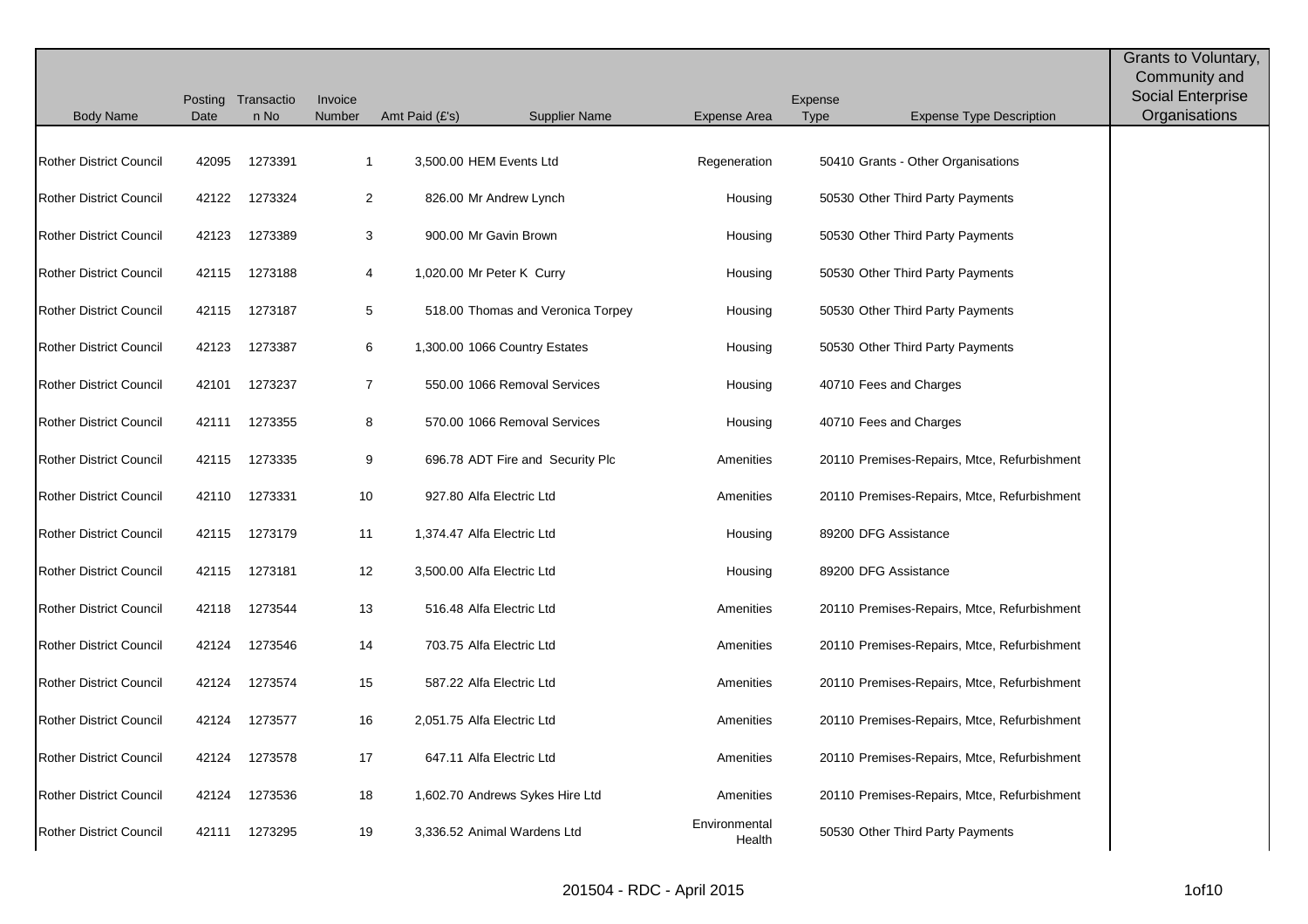|                                |       |                    |         |                |                                                   |                         |         |                                              | Grants to Voluntary,<br>Community and |
|--------------------------------|-------|--------------------|---------|----------------|---------------------------------------------------|-------------------------|---------|----------------------------------------------|---------------------------------------|
|                                |       | Posting Transactio | Invoice |                |                                                   |                         | Expense |                                              | <b>Social Enterprise</b>              |
| <b>Body Name</b>               | Date  | n No               | Number  | Amt Paid (£'s) | <b>Supplier Name</b>                              | <b>Expense Area</b>     | Type    | <b>Expense Type Description</b>              | Organisations                         |
| <b>Rother District Council</b> | 42124 | 1273486            | 20      |                | 3,806.41 Animal Wardens Ltd                       | Environmental<br>Health |         | 50530 Other Third Party Payments             |                                       |
| <b>Rother District Council</b> | 42115 | 1273266            | 21      |                | 5,978.11 Armour Contracts Ltd                     | Amenities               |         | 20110 Premises-Repairs, Mtce, Refurbishment  |                                       |
| <b>Rother District Council</b> | 42109 | 1273110            | 22      |                | 361.00 Bespoke Blindmakers Ltd                    | Amenities               |         | 20110 Premises-Repairs, Mtce, Refurbishment  |                                       |
| <b>Rother District Council</b> | 42109 | 1273110            | 22      |                | 182.00 Bespoke Blindmakers Ltd                    | Corporate<br>Resources  |         | 20110 Premises-Repairs, Mtce, Refurbishment  |                                       |
| <b>Rother District Council</b> | 42122 | 1273634            | 23      |                | 3,679.51 Bevan Brittan LLP Client Account         | Planning                |         | 42000 Partnership Projects                   |                                       |
| <b>Rother District Council</b> | 42115 | 1273282            | 24      |                | 1,304.25 Bexhill Electrical Ltd                   | Amenities               |         | 20110 Premises-Repairs, Mtce, Refurbishment  |                                       |
| <b>Rother District Council</b> | 42115 | 1273140            | 25      |                | 750.00 Bexhill In Bloom                           | Amenities               |         | 50410 Grants - Other Organisations           | Yes                                   |
| <b>Rother District Council</b> | 42122 | 1273602            | 26      |                | 2,125.00 Bexhill Museum Ltd                       | Amenities               |         | 50410 Grants - Other Organisations           | Yes                                   |
| <b>Rother District Council</b> | 42108 | 1273139            | 27      | 3,055.00       | Bruce and Co Building Contractors<br>(Sussex) Ltd | Amenities               |         | 20110 Premises-Repairs, Mtce, Refurbishment  |                                       |
| <b>Rother District Council</b> | 42100 | 1273229            | 28      |                | 767.19 BT British Telecommunications plc          | Technology              |         | 40910 Telephones                             |                                       |
| <b>Rother District Council</b> | 42121 | 1273569            | 29      |                | 2,097.12 BT British Telecommunications plc        | Technology              |         | 40910 Telephones                             |                                       |
| <b>Rother District Council</b> | 42121 | 1273569            | 29      |                | 6,345.00 BT British Telecommunications plc        | Technology              |         | 40910 Telephones                             |                                       |
| <b>Rother District Council</b> | 42103 | 1273116            | 30      |                | 33.14 Cale Briparc Ltd                            | Amenities               |         | 40110 Tools & Specialist Equipment           |                                       |
| <b>Rother District Council</b> | 42103 | 1273116            | 30      |                | 980.30 Cale Briparc Ltd                           | Amenities               |         | 40510 Specialist Stationery (NON PRINT ROOM) |                                       |
| <b>Rother District Council</b> | 42103 | 1273116            | 30      |                | 56.99 Cale Briparc Ltd                            | Amenities               |         | 40810 Postages                               |                                       |
| <b>Rother District Council</b> | 42115 | 1273735            | 31      |                | 833.26 Cale Briparc Ltd                           | Amenities               |         | 20110 Premises-Repairs, Mtce, Refurbishment  |                                       |
| <b>Rother District Council</b> | 42111 | 1273340            | 32      |                | 1,927.00 Campbell Associates Ltd                  | Environmental<br>Health |         | 40110 Tools & Specialist Equipment           |                                       |
| <b>Rother District Council</b> | 42095 | 1273206            | 33      |                | 43,076.40 Capita Business Services Ltd            | Finance                 |         | 40710 Fees and Charges                       |                                       |
| <b>Rother District Council</b> | 42101 | 1273470            | 34      |                | 2,142.71 Capita Business Services Ltd             | Finance                 |         | 40710 Fees and Charges                       |                                       |
| <b>Rother District Council</b> | 42111 | 1273204            | 35      |                | -3,172.50 Capita Business Services Ltd            | Technology              |         | 41140 Computer Licences (IT TO BUY ONLY)     |                                       |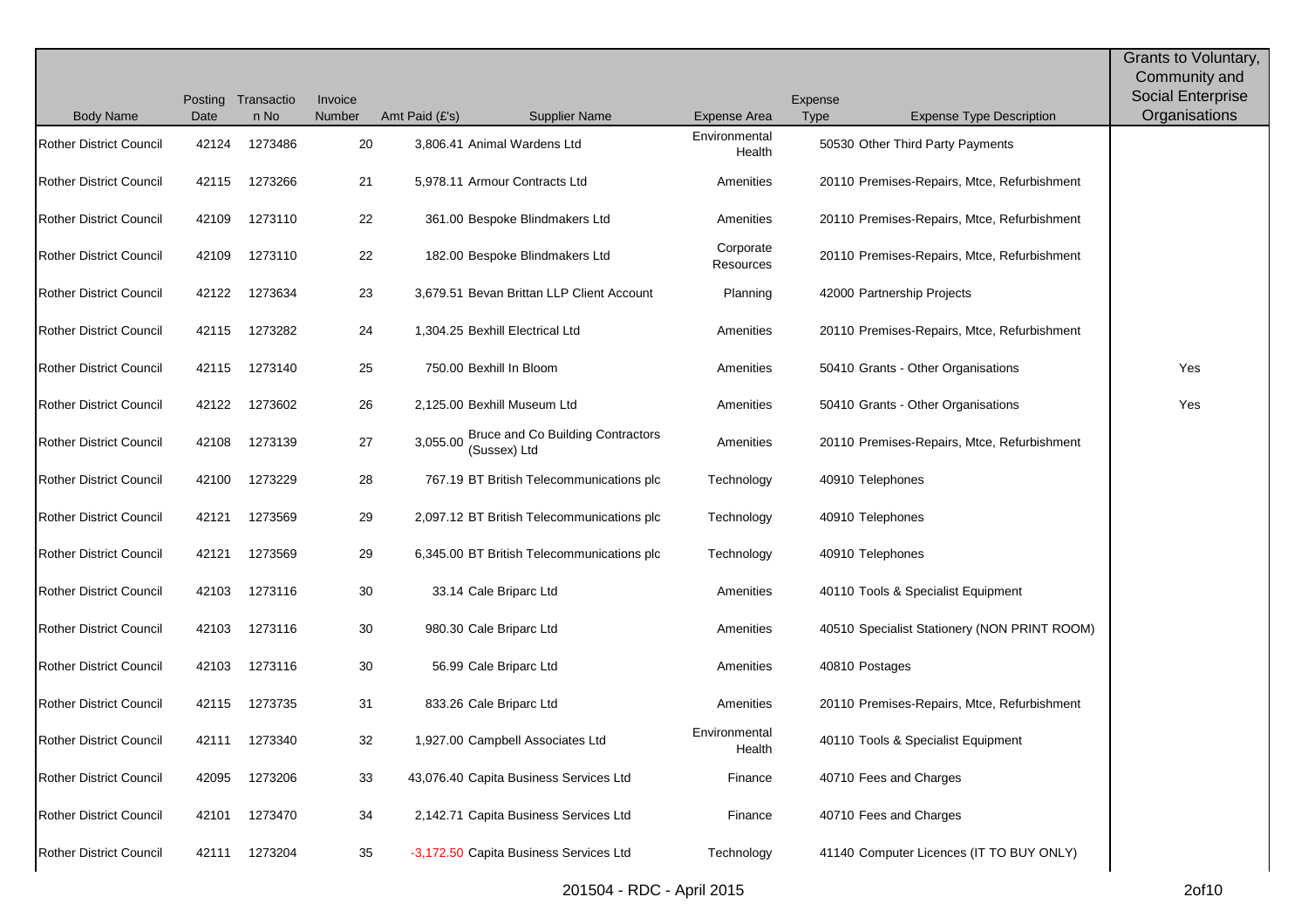| <b>Body Name</b>               | Date  | Posting Transactio<br>n No | Invoice<br>Number | Amt Paid (£'s) | <b>Supplier Name</b>                                          | <b>Expense Area</b>                 | Expense<br><b>Type</b> | <b>Expense Type Description</b>             | Grants to Voluntary,<br>Community and<br>Social Enterprise<br>Organisations |
|--------------------------------|-------|----------------------------|-------------------|----------------|---------------------------------------------------------------|-------------------------------------|------------------------|---------------------------------------------|-----------------------------------------------------------------------------|
| <b>Rother District Council</b> | 42115 | 1273262                    | 36                |                | 2,498.58 Care Signs                                           | Amenities                           |                        | 40110 Tools & Specialist Equipment          |                                                                             |
| <b>Rother District Council</b> | 42107 | 1273065                    | 37                | 581.63 Cefas   |                                                               | Environmental<br>Health             |                        | 10910 Training                              |                                                                             |
| <b>Rother District Council</b> | 42118 | 1273385                    | 38                | 4.70           | CIEH-Chartered Institute of<br><b>Environmental Health</b>    | Environmental<br>Health             |                        | 40110 Tools & Specialist Equipment          |                                                                             |
| <b>Rother District Council</b> | 42118 | 1273385                    | 38                | 140.00         | CIEH-Chartered Institute of<br>Environmental Health           | Environmental<br>Health             |                        | 50530 Other Third Party Payments            |                                                                             |
| <b>Rother District Council</b> | 42118 | 1273385                    | 38                | 751.30         | CIEH-Chartered Institute of<br><b>Environmental Health</b>    | Environmental<br>Health             |                        | 50530 Other Third Party Payments            |                                                                             |
| <b>Rother District Council</b> | 42108 | 1273115                    | 39                |                | 3,160.75 CIPFA Business Ltd                                   | Amenities                           |                        | 10910 Training                              |                                                                             |
| <b>Rother District Council</b> | 42121 | 1273497                    | 40                |                | 16,288.44 Cityscape Maps Ltd                                  | Regeneration                        |                        | 40110 Tools & Specialist Equipment          |                                                                             |
| <b>Rother District Council</b> | 42117 | 1273393                    | 41                | 875.38         | CountyClean Environmental<br>Services Ltd                     | Amenities                           |                        | 20510 Premises-Sewerage                     |                                                                             |
| <b>Rother District Council</b> | 42102 | 1273208                    | 42                |                | 3,979.36 D M Building Services                                | Amenities                           |                        | 20110 Premises-Repairs, Mtce, Refurbishment |                                                                             |
| <b>Rother District Council</b> | 42102 | 1273209                    | 43                |                | 4,473.49 D M Building Services                                | Amenities                           |                        | 20110 Premises-Repairs, Mtce, Refurbishment |                                                                             |
| <b>Rother District Council</b> | 42116 | 1273396                    | 44                |                | 678.45 DCH Marketing Services Ltd                             | Corporate<br>Resources              |                        | 41510 Members Conference Expenses           |                                                                             |
| <b>Rother District Council</b> | 42110 | 1273233                    | 45                |                | 1,175.00 De La Warr Pavilion (Enterprise) Ltd                 | Amenities                           |                        | 42200 District Events- Concessionary Use    | Yes                                                                         |
| <b>Rother District Council</b> | 42115 | 1273392                    | 46                |                | 700.00 De La Warr Pavilion (Enterprise) Ltd                   | Amenities                           |                        | 42200 District Events- Concessionary Use    | Yes                                                                         |
| <b>Rother District Council</b> | 42119 | 1273453                    | 47                |                | 6,517.73 Easynet Ltd                                          | Technology                          |                        | 40910 Telephones                            |                                                                             |
| <b>Rother District Council</b> | 42109 | 1273157                    | 48                |                | 3,654.25 Elephant Solutions Ltd                               | Policy and<br>Performance<br>I Init |                        | 10910 Training                              |                                                                             |
| <b>Rother District Council</b> | 42124 | 1273642                    | 49                | 83,575.83      | English Landscapes Maintenance<br>Ltd T/A The Landscape Group | Amenities                           |                        | 20910 Premises-Routine Grounds Mtce         |                                                                             |
| <b>Rother District Council</b> | 42116 | 1273336                    | 50                |                | 364.25 Evolution Water Services Ltd                           | Amenities                           |                        | 40710 Fees and Charges                      |                                                                             |
| <b>Rother District Council</b> | 42116 | 1273336                    | 50                |                | 364.25 Evolution Water Services Ltd                           | Amenities                           |                        | 40710 Fees and Charges                      |                                                                             |
| <b>Rother District Council</b> | 42116 | 1273336                    | $50\,$            |                | 364.25 Evolution Water Services Ltd                           | <b>Customer Help</b><br>Points      |                        | 40710 Fees and Charges                      |                                                                             |
| <b>Rother District Council</b> | 42116 | 1273336                    | 50                |                | 364.25 Evolution Water Services Ltd                           | Amenities                           |                        | 40710 Fees and Charges                      |                                                                             |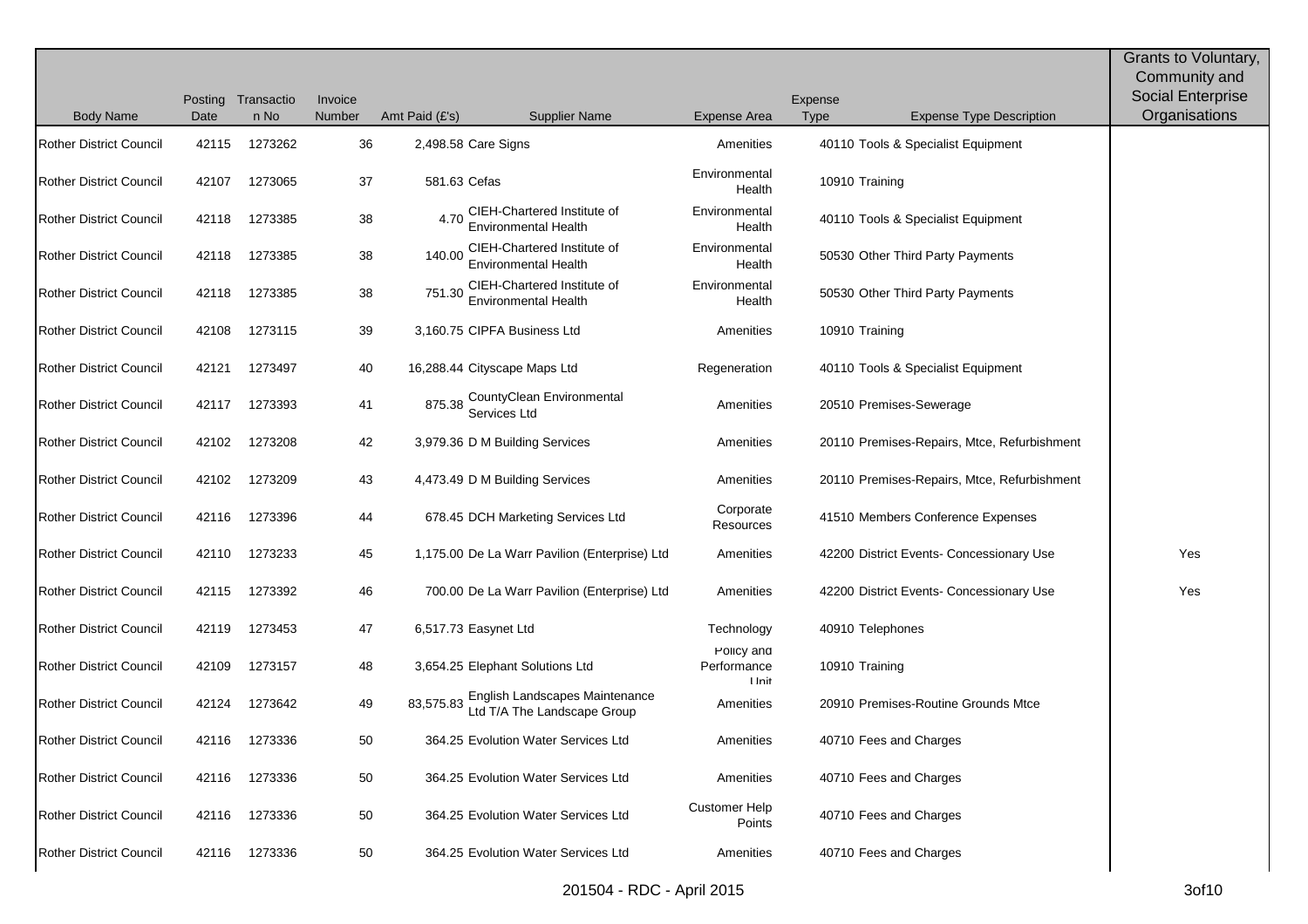|                                |       |                            |                   |                           |                                                            |                        |                        |                                                      | Grants to Voluntary,               |
|--------------------------------|-------|----------------------------|-------------------|---------------------------|------------------------------------------------------------|------------------------|------------------------|------------------------------------------------------|------------------------------------|
|                                |       |                            |                   |                           |                                                            |                        |                        |                                                      | Community and                      |
| <b>Body Name</b>               | Date  | Posting Transactio<br>n No | Invoice<br>Number | Amt Paid (£'s)            | <b>Supplier Name</b>                                       | <b>Expense Area</b>    | Expense<br><b>Type</b> | <b>Expense Type Description</b>                      | Social Enterprise<br>Organisations |
|                                |       |                            |                   |                           |                                                            |                        |                        |                                                      |                                    |
| <b>Rother District Council</b> | 42116 | 1273336                    | 50                |                           | 364.25 Evolution Water Services Ltd                        | Amenities              |                        | 40710 Fees and Charges                               |                                    |
| <b>Rother District Council</b> | 42116 | 1273336                    | 50                |                           | 364.25 Evolution Water Services Ltd                        | Corporate<br>Resources |                        | 40710 Fees and Charges                               |                                    |
| <b>Rother District Council</b> | 42115 | 1273182                    | 51                |                           | 525.00 Family Mosaic Housing                               | Housing                |                        | 89200 DFG Assistance                                 |                                    |
| <b>Rother District Council</b> | 42107 | 1273279                    | 52                | 18,249.94 Freedom Leisure |                                                            | Amenities              |                        | 50510 Private Contractors                            |                                    |
| <b>Rother District Council</b> | 42107 | 1273279                    | 52                |                           | 6,204.99 Freedom Leisure                                   | Amenities              |                        | 50510 Private Contractors                            |                                    |
| <b>Rother District Council</b> | 42107 | 1273279                    | 52                | 12,044.97 Freedom Leisure |                                                            | Amenities              |                        | 50510 Private Contractors                            |                                    |
| <b>Rother District Council</b> | 42117 | 1273342                    | 53                |                           | 880.08 Gilgen Doors Systems UK Ltd                         | Amenities              |                        | 20110 Premises-Repairs, Mtce, Refurbishment          |                                    |
| <b>Rother District Council</b> | 42100 | 1272940                    | 54                | 3,172.50                  | Global Safety Training and<br>Consultancy LLP              | Regeneration           |                        | 10910 Training                                       |                                    |
| <b>Rother District Council</b> | 42110 | 1273163                    | 55                |                           | 10,169.63 Gristwood and Toms Limited                       | Amenities              |                        | 20110 Premises-Repairs, Mtce, Refurbishment          |                                    |
| <b>Rother District Council</b> | 42110 | 1273163                    | 55                |                           | 5,369.75 Gristwood and Toms Limited                        | Amenities              |                        | 20110 Premises-Repairs, Mtce, Refurbishment          |                                    |
| <b>Rother District Council</b> | 42110 | 1273163                    | 55                |                           | 2,702.50 Gristwood and Toms Limited                        | Amenities              |                        | 20110 Premises-Repairs, Mtce, Refurbishment          |                                    |
| <b>Rother District Council</b> | 42096 | 1273190                    | 56                |                           | 890.77 Harper Landscape Architecture LLP                   | Planning               |                        | 40710 Fees and Charges                               |                                    |
| <b>Rother District Council</b> | 42121 | 1273807                    | 57                | 3,789.50                  | Hastings Advice and<br><b>Representation Centre (HARC)</b> | Finance                | 50310                  | SLAs - Voluntary Assoc et al (Committee<br>Approved) | Yes                                |
| <b>Rother District Council</b> | 42124 | 1273613                    | 58                |                           | 4,018.50 Haymarket Media Group Ltd                         | Human<br>Resources     |                        | 11010 Advertising Vacancies                          |                                    |
| <b>Rother District Council</b> | 42109 | 1273461                    | 59                |                           | 3,000.00 HFS - Hastings Furniture Service Ltd              | Regeneration           | 50310                  | SLAs - Voluntary Assoc et al (Committee<br>Approved) | Yes                                |
| <b>Rother District Council</b> | 42116 | 1273270                    | 60                |                           | 1,000.00 Highwoods Preservation Society                    | Amenities              |                        | 20910 Premises-Routine Grounds Mtce                  | Yes                                |
| <b>Rother District Council</b> | 42095 | 1273117                    | 61                |                           | 6,645.07 Hitachi Capital Vehicle Solutions Ltd             | Finance                |                        | 95270 Contract Hire Cars                             |                                    |
| <b>Rother District Council</b> | 42108 | 1273394                    | 62                |                           | 728.50 J D Fencing Contractors                             | Amenities              |                        | 20110 Premises-Repairs, Mtce, Refurbishment          |                                    |
| <b>Rother District Council</b> | 42124 | 1273537                    | 63                |                           | 916.50 J M Loades and Associates Ltd                       | Planning               |                        | 40710 Fees and Charges                               |                                    |
| <b>Rother District Council</b> | 42103 | 1273203                    | 64                |                           | 951.75 Kardex Systems (UK) Ltd                             | Corporate<br>Resources |                        | 40110 Tools & Specialist Equipment                   |                                    |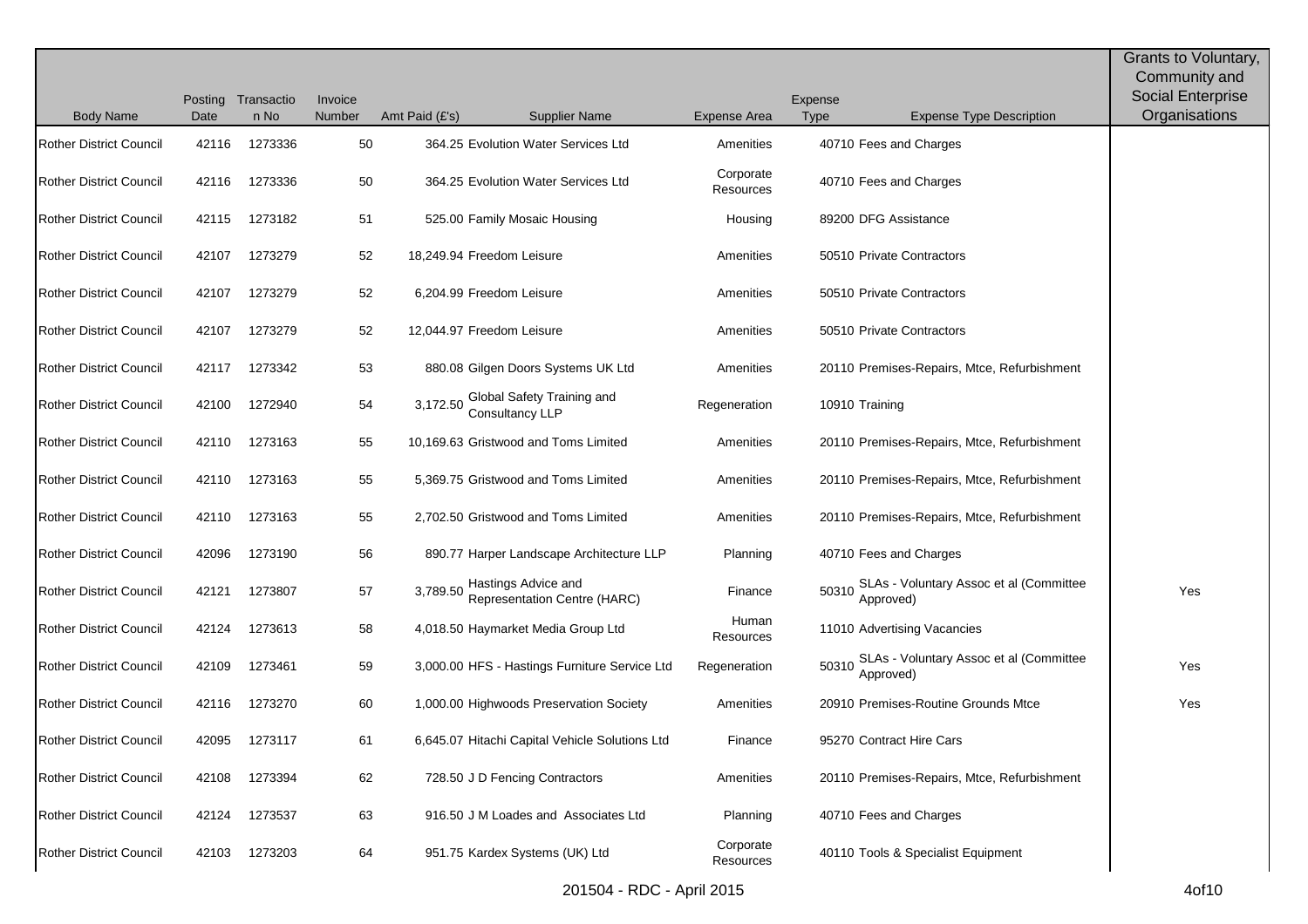|                                |       | Posting Transactio | Invoice |                     |                                            |                         | Expense     |                                                      | Grants to Voluntary,<br>Community and<br><b>Social Enterprise</b> |
|--------------------------------|-------|--------------------|---------|---------------------|--------------------------------------------|-------------------------|-------------|------------------------------------------------------|-------------------------------------------------------------------|
| <b>Body Name</b>               | Date  | n No               | Number  | Amt Paid $(E's)$    | <b>Supplier Name</b>                       | <b>Expense Area</b>     | <b>Type</b> | <b>Expense Type Description</b>                      | Organisations                                                     |
| <b>Rother District Council</b> | 42118 | 1273588            | 65      |                     | 789.01 Kerry SCS Ltd                       | Amenities               |             | 20110 Premises-Repairs, Mtce, Refurbishment          |                                                                   |
| <b>Rother District Council</b> | 42101 | 1273234            | 66      |                     | 1,140,388.93 Kier Services - Environmental | Planning                |             | 50510 Private Contractors                            |                                                                   |
| <b>Rother District Council</b> | 42109 | 1273601            | 67      |                     | 9,612.68 Let's Do Business Group           | Regeneration            | 50310       | SLAs - Voluntary Assoc et al (Committee<br>Approved) |                                                                   |
| <b>Rother District Council</b> | 42096 | 1273509            | 68      |                     | 10,583.95 Local Government Association     | Finance                 |             | 40750 Subscriptions to Organisations                 |                                                                   |
| <b>Rother District Council</b> | 42123 | 1273441            | 69      |                     | 881.25 MCPC Systems (UK) Ltd               | Technology              |             | 41140 Computer Licences (IT TO BUY ONLY)             |                                                                   |
| <b>Rother District Council</b> | 42109 | 1273275            | 70      |                     | 699.13 Meridian Surveyors                  | Corporate<br>Resources  |             | 40710 Fees and Charges                               |                                                                   |
| <b>Rother District Council</b> | 42124 | 1273541            | 71      | 911.20 Misco        |                                            | Technology              |             | 41120 Computer Equipment (IT ONLY)                   |                                                                   |
| <b>Rother District Council</b> | 42109 | 1273418            | 72      |                     | 292.58 NatWest - One Card                  | Finance                 |             | 41520 Officers Conference Expenses                   |                                                                   |
| <b>Rother District Council</b> | 42109 | 1273418            | 72      |                     | 439.17 NatWest - One Card                  | Environmental<br>Health |             | 50530 Other Third Party Payments                     |                                                                   |
| <b>Rother District Council</b> | 42095 | 1272874            | 73      |                     | 500.00 Northiam Parish Council             | Amenities               |             | 20110 Premises-Repairs, Mtce, Refurbishment          |                                                                   |
| <b>Rother District Council</b> | 42115 | 1273183            | 74      |                     | 1,007.00 Nutra Plumbing and Heating Ltd    | Housing                 |             | 89200 DFG Assistance                                 |                                                                   |
| <b>Rother District Council</b> | 42109 | 1273060            | 75      |                     | 720.00 Oakfield Property Management Ltd    | Housing                 |             | 50530 Other Third Party Payments                     |                                                                   |
| <b>Rother District Council</b> | 42107 | 1273191            | 76      | 4,112.50 Ocella Ltd |                                            | Planning                |             | 40710 Fees and Charges                               |                                                                   |
| <b>Rother District Council</b> | 42095 | 1272960            | 77      |                     | 564.00 P F Engineering Ltd                 | Technology              |             | 50510 Private Contractors                            |                                                                   |
| <b>Rother District Council</b> | 42111 | 1273524            | 78      |                     | 1,903.50 Paragon Group UK Ltd              | Technology              |             | 40510 Specialist Stationery (NON PRINT ROOM)         |                                                                   |
| <b>Rother District Council</b> | 42109 | 1273050            | 79      |                     | 840.00 Paul Burton Property Management     | Housing                 |             | 50530 Other Third Party Payments                     |                                                                   |
| <b>Rother District Council</b> |       | 42100 1273201      | 80      |                     | 4,040.00 Pitney Bowes Purchase Power       | Finance                 |             | 99010 Stock Accounts                                 |                                                                   |
| <b>Rother District Council</b> | 42116 | 1273281            | 81      |                     | 407.97 Polymax Ltd                         | Amenities               |             | 20110 Premises-Repairs, Mtce, Refurbishment          |                                                                   |
| <b>Rother District Council</b> |       | 42116 1273281      | 81      |                     | 844.59 Polymax Ltd                         | Amenities               |             | 20110 Premises-Repairs, Mtce, Refurbishment          |                                                                   |
| <b>Rother District Council</b> | 42102 | 1273525            | 82      |                     | 43.71 Premier Paper Group Ltd              | Technology              |             | 40530 Photocopy Paper (PRINT ROOM ONLY)              |                                                                   |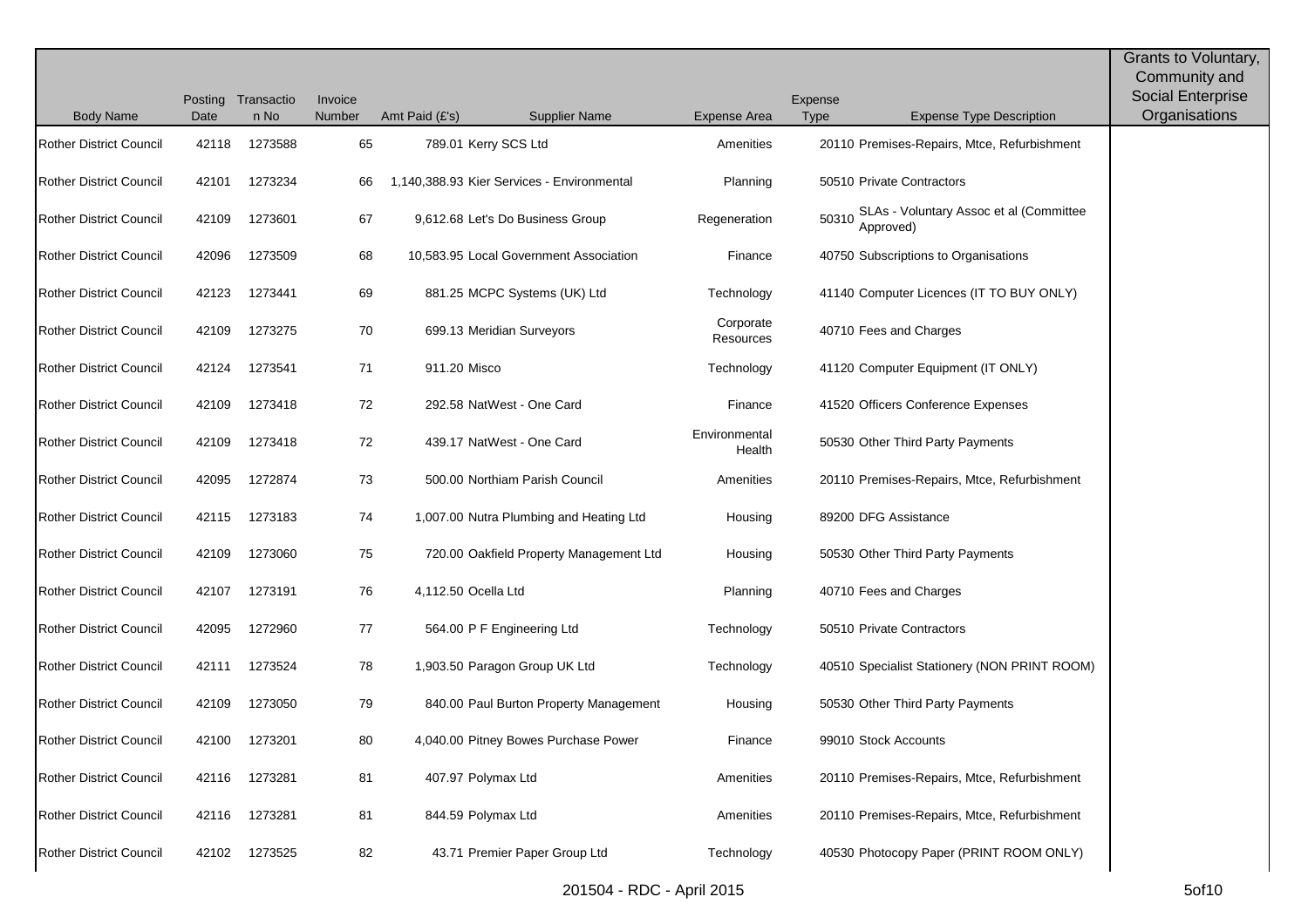|                                |       |                            |                   |                |                                                  |                        |                 |                                                      | Grants to Voluntary,<br>Community and     |
|--------------------------------|-------|----------------------------|-------------------|----------------|--------------------------------------------------|------------------------|-----------------|------------------------------------------------------|-------------------------------------------|
| <b>Body Name</b>               | Date  | Posting Transactio<br>n No | Invoice<br>Number | Amt Paid (£'s) | <b>Supplier Name</b>                             | Expense Area           | Expense<br>Type | <b>Expense Type Description</b>                      | <b>Social Enterprise</b><br>Organisations |
| <b>Rother District Council</b> | 42102 | 1273525                    | 82                |                | 642.76 Premier Paper Group Ltd                   | Technology             |                 | 40530 Photocopy Paper (PRINT ROOM ONLY)              |                                           |
|                                |       |                            |                   |                |                                                  |                        |                 |                                                      |                                           |
| <b>Rother District Council</b> | 42115 | 1273178                    | 83                |                | 1,290.00 Pride n Property                        | Housing                |                 | 50530 Other Third Party Payments                     |                                           |
| <b>Rother District Council</b> | 42102 | 1273618                    | 84                | 1,010.50 RICS  |                                                  | Planning               |                 | 40750 Subscriptions to Organisations                 |                                           |
| <b>Rother District Council</b> | 42102 | 1273618                    | 84                | 1,010.50 RICS  |                                                  | Housing                |                 | 40750 Subscriptions to Organisations                 |                                           |
| <b>Rother District Council</b> | 42095 | 1272875                    | 85                | 58,218.50      | Romney Marshes Area Internal<br>Drainage Board   | Finance                |                 | 60010 Internal Drainage Board Rates                  |                                           |
| <b>Rother District Council</b> | 42095 | 1272882                    | 86                | 21,250.00      | Rother District Citizens Advice<br><b>Bureau</b> | Finance                | 50310           | SLAs - Voluntary Assoc et al (Committee<br>Approved) | Yes                                       |
| <b>Rother District Council</b> | 42095 | 1273142                    | 87                |                | 9,500.00 Rother Voluntary Action                 | Finance                | 50310           | SLAs - Voluntary Assoc et al (Committee<br>Approved) | Yes                                       |
| <b>Rother District Council</b> | 42124 | 1273630                    | 88                |                | 507.60 Rye Hire Ltd                              | Amenities              |                 | 20110 Premises-Repairs, Mtce, Refurbishment          |                                           |
| <b>Rother District Council</b> | 42101 | 1273079                    | 89                |                | 1,415.88 Senator International Ltd               | Amenities              |                 | 40130 Furniture and Equipment                        |                                           |
| <b>Rother District Council</b> | 42095 | 1272870                    | 90                |                | 1,070.00 Shuttleworth Estate Agency              | Housing                |                 | 50530 Other Third Party Payments                     |                                           |
| <b>Rother District Council</b> | 42121 | 1273543                    | 91                |                | 6,885.39 Siteimprove Ltd                         | Technology             |                 | 41120 Computer Equipment (IT ONLY)                   |                                           |
| <b>Rother District Council</b> | 42114 | 1273359                    | 92                |                | 493.50 Solutions Accommodation Providers         | Housing                |                 | 40710 Fees and Charges                               |                                           |
| <b>Rother District Council</b> | 42121 | 1273479                    | 93                | 575.75         | Solutions Accommodation Providers                | Housing                |                 | 40710 Fees and Charges                               |                                           |
| <b>Rother District Council</b> | 42121 | 1273504                    | 94                |                | 493.50 Solutions Accommodation Providers<br>Ltd  | Housing                |                 | 40710 Fees and Charges                               |                                           |
| <b>Rother District Council</b> | 42097 | 1273037                    | 95                |                | 652.32 South East Water Ltd                      | Amenities              |                 | 20410 Premises-Water                                 |                                           |
| <b>Rother District Council</b> | 42116 | 1273428                    | 96                |                | 1,047.04 South East Water Ltd                    | Corporate<br>Resources |                 | 20410 Premises-Water                                 |                                           |
| Rother District Council        | 42102 | 1272929                    | 97                |                | 9,219.00 Southern Commercial Sales Ltd           | Finance                |                 | 96100 Car Loans Suspense Account                     |                                           |
| <b>Rother District Council</b> | 42101 | 1273073                    | 98                |                | 544.15 Southern Water                            | Corporate<br>Resources |                 | 20510 Premises-Sewerage                              |                                           |
| <b>Rother District Council</b> | 42109 | 1273316                    | 99                |                | 866.04 Southern Water                            | Amenities              |                 | 20510 Premises-Sewerage                              |                                           |
| <b>Rother District Council</b> | 42121 | 1273493                    | 100               |                | 531.58 Southern Water                            | Amenities              |                 | 20510 Premises-Sewerage                              |                                           |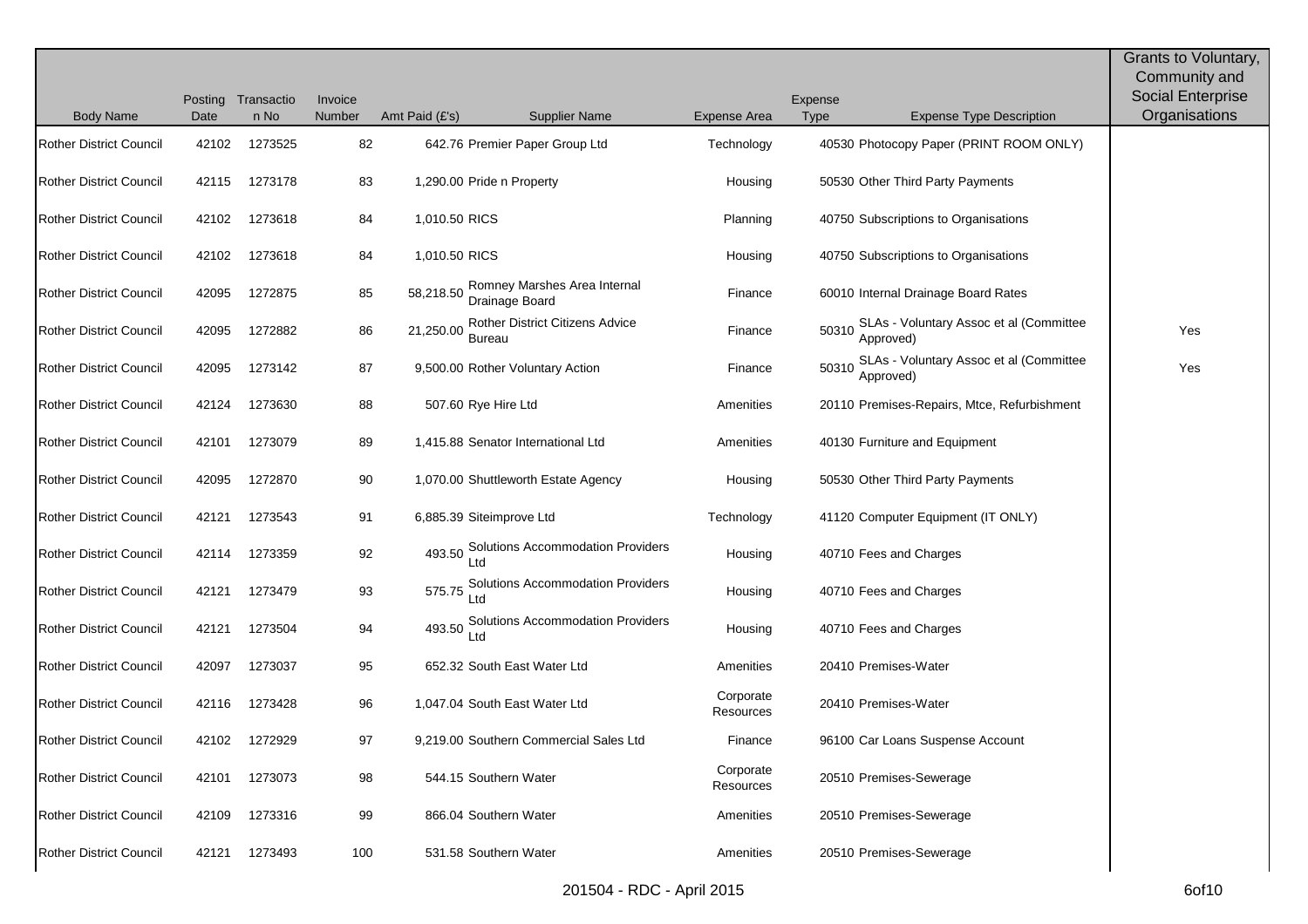|                                |       |                    |         |                  |                                           |                                     |         |                                             | Grants to Voluntary, |
|--------------------------------|-------|--------------------|---------|------------------|-------------------------------------------|-------------------------------------|---------|---------------------------------------------|----------------------|
|                                |       |                    |         |                  |                                           |                                     |         |                                             | Community and        |
|                                |       | Posting Transactio | Invoice |                  |                                           |                                     | Expense |                                             | Social Enterprise    |
| <b>Body Name</b>               | Date  | n No               | Number  | Amt Paid $(E's)$ | <b>Supplier Name</b>                      | Expense Area                        | Type    | <b>Expense Type Description</b>             | Organisations        |
| <b>Rother District Council</b> | 42122 | 1273609            | 101     |                  | 1,466.39 Southern Water                   | Corporate<br>Resources              |         | 20510 Premises-Sewerage                     |                      |
| <b>Rother District Council</b> | 42095 | 1273322            | 102     |                  | 17,395.43 Specialist Hygiene Services Ltd | Amenities                           |         | 20810 Premises-Cleaning Contractor          |                      |
| <b>Rother District Council</b> | 42109 | 1273164            | 103     |                  | 2,673.13 Terra Firma Southern Ltd         | Amenities                           |         | 20110 Premises-Repairs, Mtce, Refurbishment |                      |
| <b>Rother District Council</b> | 42109 | 1273451            | 104     |                  | 581.63 The Consultation Institute         | Policy and<br>Performance<br>I Init |         | 40750 Subscriptions to Organisations        |                      |
| <b>Rother District Council</b> | 42096 | 1273096            | 105     |                  | 3,043.37 The Miles Consultancy Ltd        | Human<br>Resources                  |         | 40750 Subscriptions to Organisations        |                      |
| <b>Rother District Council</b> | 42110 | 1273227            | 106     |                  | 537.50 The Property Cafe                  | Corporate<br>Resources              |         | 42100 Crime and Community Initiatives       |                      |
| <b>Rother District Council</b> | 42121 | 1273344            | 107     |                  | 1,150.00 The Property Cafe                | Corporate<br>Resources              |         | 42100 Crime and Community Initiatives       |                      |
| <b>Rother District Council</b> | 42095 | 1273230            | 108     |                  | 4,858.04 Vodafone Limited                 | Technology                          |         | 40910 Telephones                            |                      |
| <b>Rother District Council</b> | 42115 | 1273528            | 109     |                  | 1,173.83 Vodafone Limited                 | Technology                          |         | 40910 Telephones                            |                      |
| <b>Rother District Council</b> | 42121 | 1273431            | 110     |                  | 2,388.00 Yellowday Training Ltd           | Human<br>Resources                  |         | 10910 Training                              |                      |
| <b>Rother District Council</b> | 42118 | 1273596            | 111     |                  | 3,710.00 Zurich Insurance plc             | Finance                             |         | 41410 Insurances                            |                      |
| <b>Rother District Council</b> | 42121 | 1273500            | 112     |                  | 5,672.39 Zurich Insurance plc             | Finance                             |         | 41410 Insurances                            |                      |
| <b>Rother District Council</b> | 42121 | 1273501            | 113     |                  | 6,635.28 Zurich Insurance plc             | Finance                             |         | 41410 Insurances                            |                      |
| <b>Rother District Council</b> | 42121 | 1273501            | 113     |                  | 116,099.38 Zurich Insurance plc           | Finance                             |         | 41410 Insurances                            |                      |
| <b>Rother District Council</b> | 42121 | 1273501            | 113     |                  | 39,669.51 Zurich Insurance plc            | Finance                             |         | 41410 Insurances                            |                      |
| <b>Rother District Council</b> | 42121 | 1273501            | 113     |                  | 204.28 Zurich Insurance plc               | Finance                             |         | 41410 Insurances                            |                      |
| <b>Rother District Council</b> | 42121 | 1273501            | 113     |                  | 1,184.90 Zurich Insurance plc             | Finance                             |         | 41410 Insurances                            |                      |
| Rother District Council        | 42121 | 1273501            | 113     |                  | 1,097.53 Zurich Insurance plc             | Finance                             |         | 41410 Insurances                            |                      |
| <b>Rother District Council</b> | 42121 | 1273501            | 113     |                  | 986.23 Zurich Insurance plc               | Finance                             |         | 41410 Insurances                            |                      |
| <b>Rother District Council</b> | 42121 | 1273502            | 114     |                  | 17,553.31 Zurich Insurance plc            | Finance                             |         | 41410 Insurances                            |                      |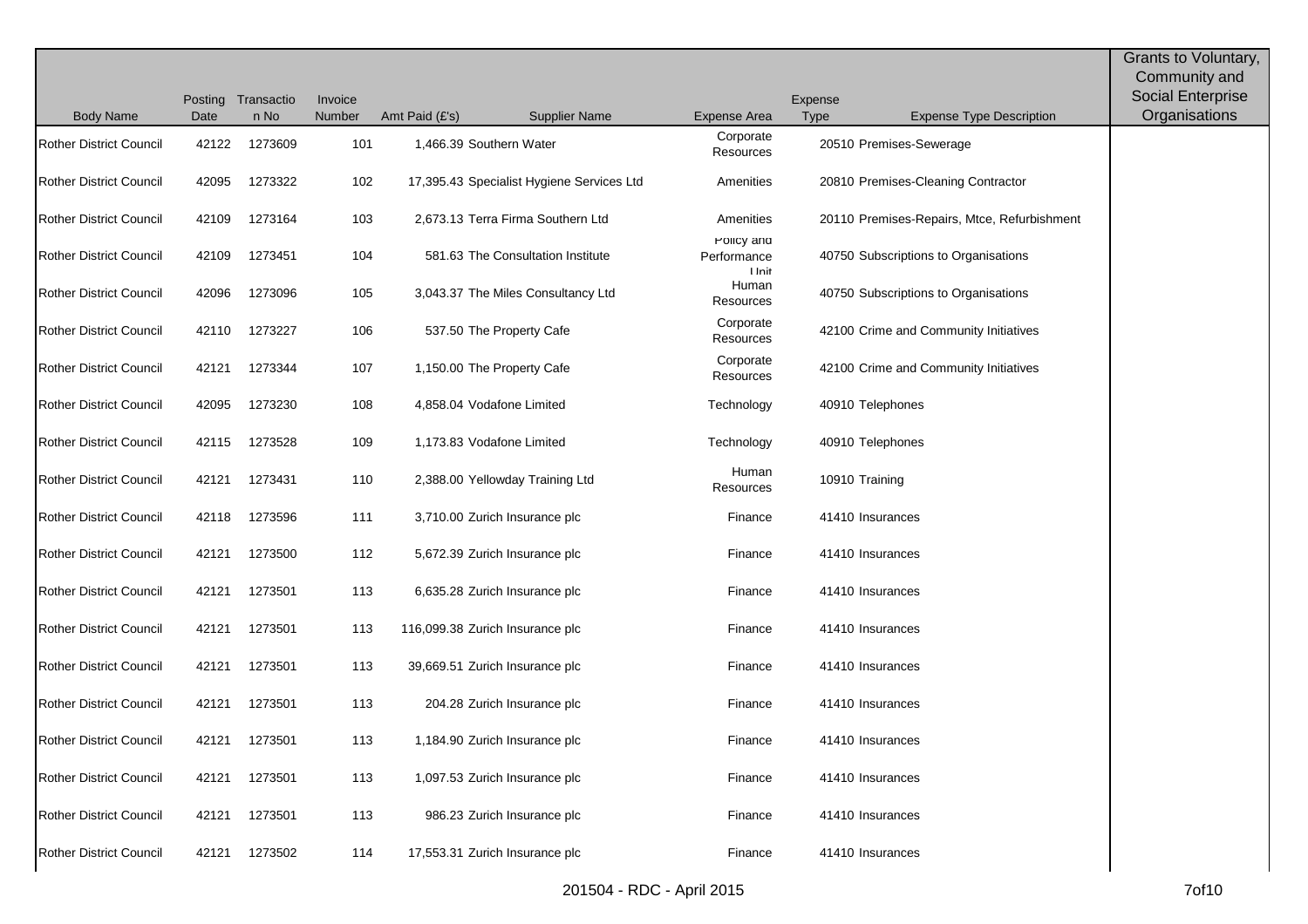| <b>Body Name</b>               | Date  | Posting Transactio<br>n No | Invoice<br>Number | Amt Paid $(E's)$ | <b>Supplier Name</b>                                                                                               | <b>Expense Area</b>                     | Expense<br>Type | <b>Expense Type Description</b>                            | Grants to Voluntary,<br>Community and<br>Social Enterprise<br>Organisations |
|--------------------------------|-------|----------------------------|-------------------|------------------|--------------------------------------------------------------------------------------------------------------------|-----------------------------------------|-----------------|------------------------------------------------------------|-----------------------------------------------------------------------------|
| <b>Rother District Council</b> | 42121 | 1273819                    | 115               |                  | 7,425.19 Zurich Insurance plc                                                                                      | Finance                                 |                 | 95270 Contract Hire Cars                                   |                                                                             |
|                                |       |                            |                   |                  |                                                                                                                    |                                         |                 |                                                            |                                                                             |
| <b>Rother District Council</b> | 42095 | 1273296                    | 116               |                  | 2,001.00 Environment Agency                                                                                        | Finance                                 |                 | 60010 Internal Drainage Board Rates                        |                                                                             |
| <b>Rother District Council</b> | 42116 | 1273395                    | 117               | 4,399.20         | Caldbeck Developments Ltd T/A<br>Clarke and Baker Surfacing                                                        | Amenities                               |                 | 20110 Premises-Repairs, Mtce, Refurbishment                |                                                                             |
| <b>Rother District Council</b> | 42096 | 1272938                    | 118               |                  | 1,151.50 Colin A May                                                                                               | Amenities                               |                 | 20110 Premises-Repairs, Mtce, Refurbishment                |                                                                             |
| <b>Rother District Council</b> | 42111 | 1273337                    | 119               |                  | 5,799.80 J Akehurst Plant Hire                                                                                     | Amenities                               |                 | 20110 Premises-Repairs, Mtce, Refurbishment                |                                                                             |
| <b>Rother District Council</b> | 42115 | 1273186                    | 120               |                  | 2,346.50 Marchants Builders Ltd                                                                                    | Housing                                 |                 | 89200 DFG Assistance                                       |                                                                             |
| <b>Rother District Council</b> | 42117 | 1273333                    | 121               |                  | 1,439.38 Robin G Randall                                                                                           | Amenities                               |                 | 20110 Premises-Repairs, Mtce, Refurbishment                |                                                                             |
| <b>Rother District Council</b> | 42095 | 1272991                    | 122               |                  | 5,475.00 East Sussex County Council                                                                                | Policy and<br>Performance<br>Holicy and |                 | 50210 Other L.As                                           |                                                                             |
| <b>Rother District Council</b> | 42100 | 1273029                    | 123               |                  | 4,112.50 East Sussex County Council                                                                                | Performance<br>I Init                   |                 | 40710 Fees and Charges                                     |                                                                             |
| <b>Rother District Council</b> | 42104 | 1273039                    | 124               |                  | 861.10 East Sussex County Council                                                                                  | Amenities                               |                 | 40710 Fees and Charges                                     |                                                                             |
| <b>Rother District Council</b> | 42104 | 1273196                    | 125               |                  | 860.00 East Sussex County Council                                                                                  | Land Charges                            |                 | 50210 Other L.As                                           |                                                                             |
| <b>Rother District Council</b> | 42107 | 1273600                    | 126               |                  | 2,500.00 East Sussex County Council                                                                                | Regeneration                            |                 | 50310 SLAs - Voluntary Assoc et al (Committee<br>Approved) |                                                                             |
| <b>Rother District Council</b> | 42108 | 1273195                    | 127               |                  | 1,180.00 East Sussex County Council                                                                                | Land Charges                            |                 | 50210 Other L.As                                           |                                                                             |
| <b>Rother District Council</b> | 42110 | 1273423                    | 128               |                  | 700.00 East Sussex County Council                                                                                  | Planning                                |                 | 40710 Fees and Charges                                     |                                                                             |
| <b>Rother District Council</b> | 42114 | 1273425                    | 129               |                  | 12,078.50 East Sussex County Council                                                                               | Land Charges                            |                 | 50210 Other L.As                                           |                                                                             |
| <b>Rother District Council</b> | 42103 | 1273062                    | 130               |                  | 9,000.00 Hastings Borough Council                                                                                  | Regeneration                            |                 | 50410 Grants - Other Organisations                         |                                                                             |
| Rother District Council        | 42114 | 1273408                    | 131               |                  | Laser Energy Buying Group (Kent<br>1,413.34 County Council Commercial<br>Services)                                 | Amenities                               |                 | 20210 Premises-Electricity                                 |                                                                             |
| <b>Rother District Council</b> |       | 42114 1273408              | 131               |                  | Laser Energy Buying Group (Kent<br>45.62 County Council Commercial<br>Services)<br>Laser Energy Buying Group (Kent | Amenities                               |                 | 20210 Premises-Electricity                                 |                                                                             |
| <b>Rother District Council</b> |       | 42114 1273408              | 131               |                  | 16.30 County Council Commercial<br>Services)<br>Laser Energy Buying Group (Kent                                    | Amenities                               |                 | 20210 Premises-Electricity                                 |                                                                             |
| <b>Rother District Council</b> |       | 42114 1273408              | 131               |                  | 70.98 County Council Commercial<br>Sanviras)                                                                       | Amenities                               |                 | 20210 Premises-Electricity                                 |                                                                             |

201504 - RDC - April 2015 8of10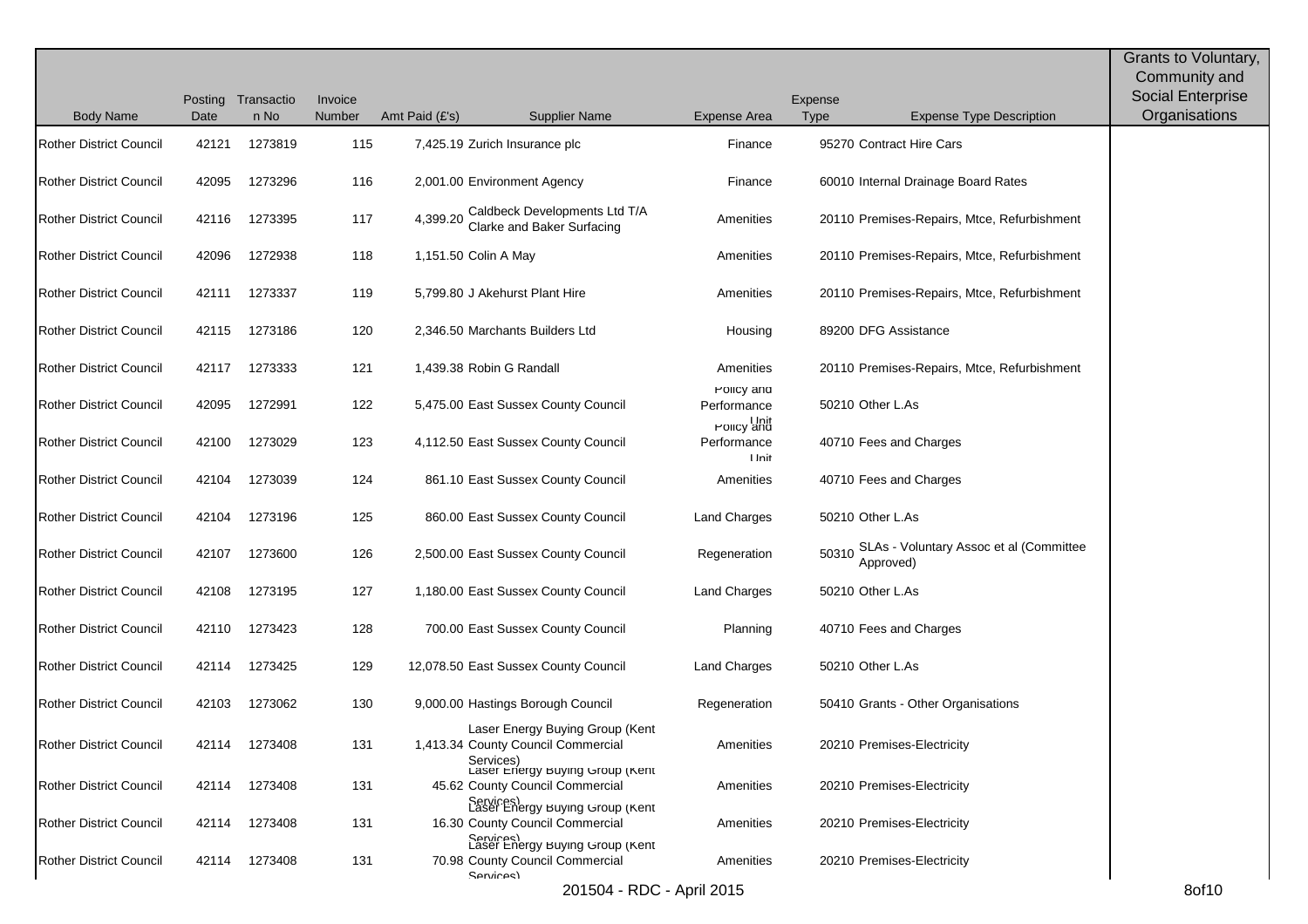| <b>Body Name</b>               | Date  | Posting Transactio<br>n No | Invoice<br>Number | Amt Paid (£'s) | <b>Supplier Name</b>                                                                                                               | Expense Area            | Expense<br><b>Type</b> | <b>Expense Type Description</b> | Grants to Voluntary,<br>Community and<br>Social Enterprise<br>Organisations |
|--------------------------------|-------|----------------------------|-------------------|----------------|------------------------------------------------------------------------------------------------------------------------------------|-------------------------|------------------------|---------------------------------|-----------------------------------------------------------------------------|
| <b>Rother District Council</b> | 42114 | 1273408                    | 131               |                | Laser Energy Buying Group (Kent<br>336.92 County Council Commercial                                                                | Amenities               |                        | 20210 Premises-Electricity      |                                                                             |
| <b>Rother District Council</b> | 42114 | 1273408                    | 131               |                | Services)<br>Laser Energy Buying Group (Kent<br>48.18 County Council Commercial<br>Services)<br>Laser Energy Buying Group (Kent    | Amenities               |                        | 20210 Premises-Electricity      |                                                                             |
| <b>Rother District Council</b> | 42114 | 1273408                    | 131               |                | 127.21 County Council Commercial                                                                                                   | Amenities               |                        | 20210 Premises-Electricity      |                                                                             |
| <b>Rother District Council</b> | 42114 | 1273408                    | 131               |                | Services)<br>Laser Energy Buying Group (Kent<br>63.72 County Council Commercial<br>Services)<br>Laser Energy Buying Group (Kent    | Amenities               |                        | 20210 Premises-Electricity      |                                                                             |
| <b>Rother District Council</b> | 42114 | 1273408                    | 131               |                | 89.45 County Council Commercial<br>Carvices)<br>Laser Energy Buying Group (Kent                                                    | Amenities               |                        | 20210 Premises-Electricity      |                                                                             |
| <b>Rother District Council</b> | 42114 | 1273408                    | 131               |                | 396.66 County Council Commercial                                                                                                   | Amenities               |                        | 20210 Premises-Electricity      |                                                                             |
| <b>Rother District Council</b> | 42114 | 1273408                    | 131               |                | Services)<br>Laser Energy Buying Group (Kent<br>1,584.61 County Council Commercial<br>Services)<br>Laser Energy Buying Group (Kent | Amenities               |                        | 20210 Premises-Electricity      |                                                                             |
| <b>Rother District Council</b> | 42114 | 1273408                    | 131               |                | 1,737.53 County Council Commercial                                                                                                 | Amenities               |                        | 20210 Premises-Electricity      |                                                                             |
| <b>Rother District Council</b> | 42114 | 1273408                    | 131               |                | Services)<br>Laser Energy Buying Group (Kent<br>222.61 County Council Commercial                                                   | Amenities               |                        | 20210 Premises-Electricity      |                                                                             |
| <b>Rother District Council</b> | 42114 | 1273408                    | 131               |                | Services)<br>Laser Energy Buying Group (Kent<br>290.92 County Council Commercial<br>Laser Energy Buying Group (Kent                | Customer Help<br>Points |                        | 20210 Premises-Electricity      |                                                                             |
| <b>Rother District Council</b> | 42114 | 1273408                    | 131               |                | 4,447.03 County Council Commercial<br>Caser Energy Buying Group (Kent                                                              | Amenities               |                        | 20210 Premises-Electricity      |                                                                             |
| <b>Rother District Council</b> | 42114 | 1273408                    | 131               |                | 1,105.73 County Council Commercial<br>Caser Energy Buying Group (Kent                                                              | Amenities               |                        | 20210 Premises-Electricity      |                                                                             |
| <b>Rother District Council</b> | 42114 | 1273408                    | 131               |                | 401.65 County Council Commercial<br>Laser Energy Buying Group (Kent                                                                | Amenities               |                        | 20210 Premises-Electricity      |                                                                             |
| <b>Rother District Council</b> | 42114 | 1273408                    | 131               |                | 16.68 County Council Commercial                                                                                                    | Amenities               |                        | 20210 Premises-Electricity      |                                                                             |
| <b>Rother District Council</b> | 42114 | 1273408                    | 131               |                | Caser Energy Buying Group (Kent<br>359.59 County Council Commercial                                                                | Corporate<br>Resources  |                        | 20210 Premises-Electricity      |                                                                             |
| <b>Rother District Council</b> | 42114 | 1273408                    | 131               |                | Caser Energy Buying Group (Kent<br>13.53 County Council Commercial                                                                 | Corporate<br>Resources  |                        | 20210 Premises-Electricity      |                                                                             |
| <b>Rother District Council</b> |       | 42114 1273408              | 131               |                | Services)<br>Laser Energy Buying Group (Kent<br>602.02 County Council Commercial                                                   | Corporate<br>Resources  |                        | 20210 Premises-Electricity      |                                                                             |
| <b>Rother District Council</b> | 42114 | 1273408                    | 131               |                | Services)<br>Laser Energy Buying Group (Kent<br>696.19 County Council Commercial                                                   | Corporate<br>Resources  |                        | 20210 Premises-Electricity      |                                                                             |
| <b>Rother District Council</b> | 42114 | 1273408                    | 131               |                | Laser Energy Buying Group (Kent<br>238.58 County Council Commercial<br>Carvices)<br>Laser Energy Buying Group (Kent                | Corporate<br>Resources  |                        | 20210 Premises-Electricity      |                                                                             |
| Rother District Council        |       | 42114 1273419              | 132               |                | 893.58 County Council Commercial<br>Services)                                                                                      | Amenities               |                        | 20310 Premises-Gas              |                                                                             |